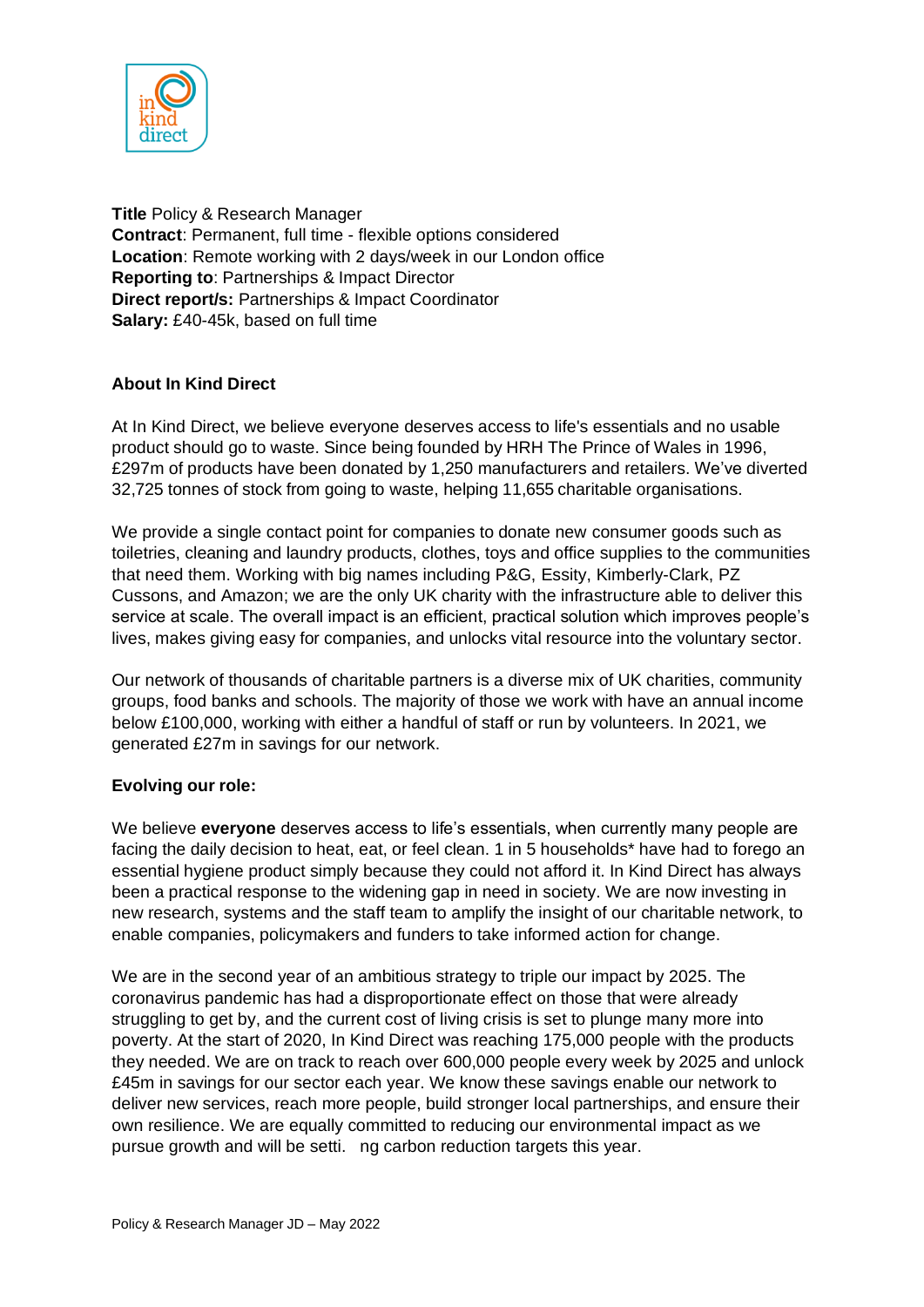

### **Job purpose:**

Join us in a newly created role, to help drive and shape our growth. You will develop and lead a coordinated policy and research approach that harnesses the collective voice of our network to challenge the systems in which we operate and achieve more for communities. This role sits within the Partnerships & Impact team, ensuring our impact, voice and financial health are aligned. It has line management and some budget responsibility.

There is a strong external focus to this role. You will develop relationships with key stakeholders, representing the charity in the policy environment. We believe this role would be great for someone with established policy knowledge looking to develop their expertise, with the autonomy to shape a new function in a small team.

### **Main responsibilities:**

- Lead and manage our policy and research activities.
- Produce compelling and accurate content for media, social media, communications and fundraising to enhance our reputation, reach and profile.
- Keep a watching brief on relevant areas such as poverty, the levelling-up agenda, and the third sector, and share regular briefings with colleagues.
- Develop, deliver and evaluate research with methodologies including polling, interviewing, primary and secondary data analysis.
- Develop relationships with key stakeholders, representing the charity in the policy environment to grow our voice and visibility.
- Work with colleagues and our network partners to ensure the experiences of their communities are reflected and inform our partnerships, services and activities.
- Provide evidence and insight to help shape our marketing, corporate, and network development strategies.
- Champion the development and delivery of our carbon reduction plans.

### **To succeed in this role, you will be able to demonstrate:**

- Experience delivering policy and research outputs to bring about tangible change.
- Understanding of the UK political and policy environment and societal trends, especially in areas such as poverty, the levelling-up agenda, and the third sector.
- Experience in research design and evaluation with a firm understanding of qualitative and quantitative research methods.
- A strong track record of building links with key influencers from a wide range of organisations, and across sectors.
- Strong communication and influencing skills, comfortable speaking and presenting to different audiences.
- Analytical skill, able to distil datasets and concepts in engaging and concise terms.
- Programme management skills, able to balance priorities and make decisions.
- A natural curiosity, able to connect information and identify trends.
- A collaborative working style, adaptable to different team styles.
- Experience and understanding of social media is desirable.